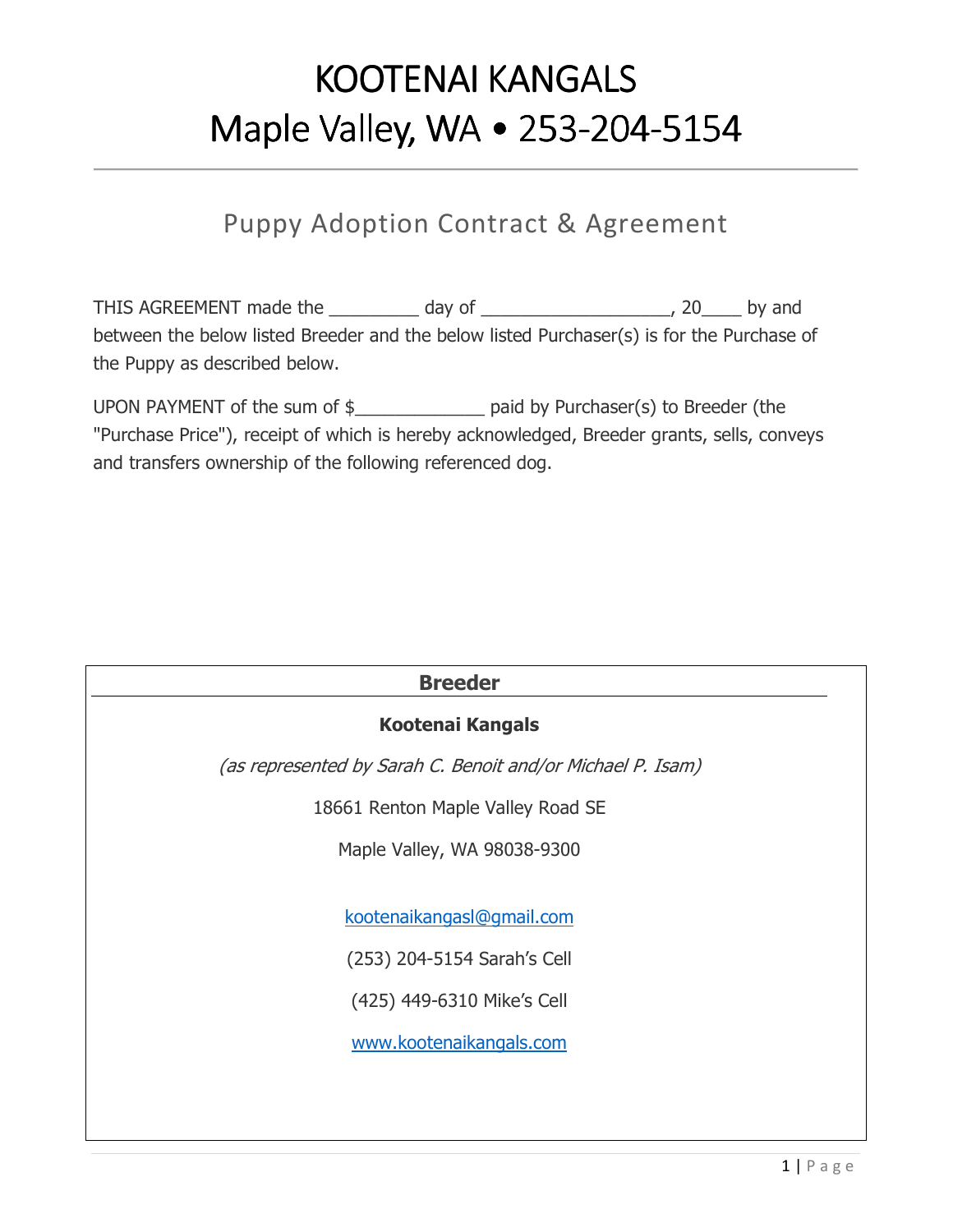| <b>Purchaser</b>                                                                                                                                                                                                               |  |  |
|--------------------------------------------------------------------------------------------------------------------------------------------------------------------------------------------------------------------------------|--|--|
|                                                                                                                                                                                                                                |  |  |
|                                                                                                                                                                                                                                |  |  |
|                                                                                                                                                                                                                                |  |  |
|                                                                                                                                                                                                                                |  |  |
|                                                                                                                                                                                                                                |  |  |
|                                                                                                                                                                                                                                |  |  |
|                                                                                                                                                                                                                                |  |  |
| Mobile: Now and the second contract of the second contract of the second contract of the second contract of the second contract of the second contract of the second contract of the second contract of the second contract of |  |  |
|                                                                                                                                                                                                                                |  |  |
| <b>Puppy</b>                                                                                                                                                                                                                   |  |  |
| Breed: Kangal & Boerboel                                                                                                                                                                                                       |  |  |
|                                                                                                                                                                                                                                |  |  |
| Date of                                                                                                                                                                                                                        |  |  |
|                                                                                                                                                                                                                                |  |  |
|                                                                                                                                                                                                                                |  |  |
| Mother: Lumen (Kangal & Boerboel Mix)                                                                                                                                                                                          |  |  |
| Father: Dexter (Kangal)                                                                                                                                                                                                        |  |  |
|                                                                                                                                                                                                                                |  |  |
| <b>Transaction</b>                                                                                                                                                                                                             |  |  |
|                                                                                                                                                                                                                                |  |  |
| $[$ ] Cash                                                                                                                                                                                                                     |  |  |
| ] Check                                                                                                                                                                                                                        |  |  |
|                                                                                                                                                                                                                                |  |  |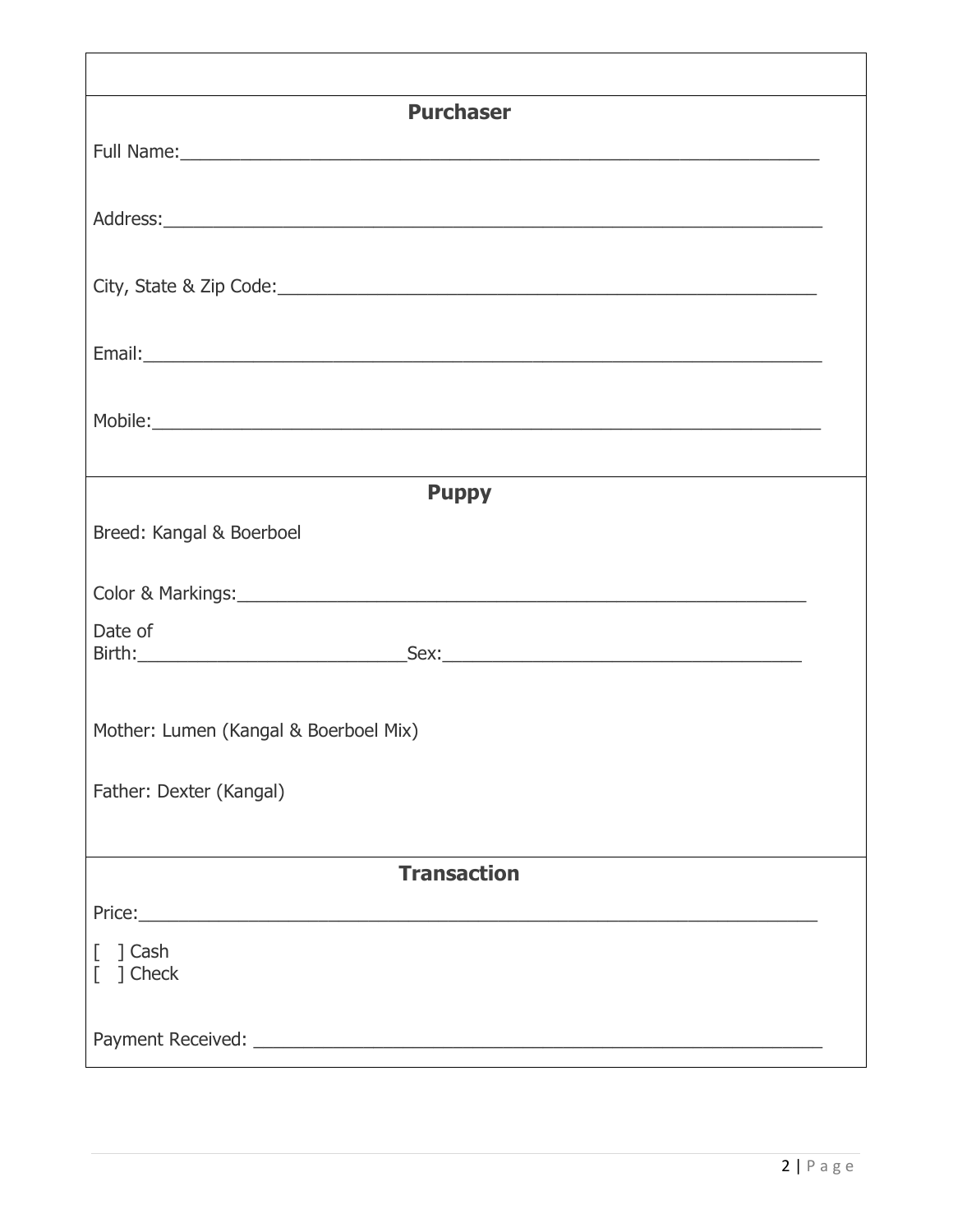# **The parties accept and agree to be bound by the attached Terms and Conditions governing the purchase and sale of the Dog.**

| Date | Signature of Purchaser # 1 |
|------|----------------------------|
| Date | Signature of Purchase # 2  |
| Date | Signature of Breeder       |

# **TERMS AND CONDITIONS**

#### **1. Deposit, Payment of Purchase Price, Fees**

Purchaser has paid a deposit of \$\_\_\_\_\_\_\_\_\_\_\_\_\_\_\_\_\_\_, with payment of the balance of \$\_\_\_\_\_\_\_\_\_\_\_\_ due upon release of the Dog to the Purchaser. The expected delivery date is  $\Box$ , or such other date as parties may mutually agree. Payment of the balance may be made by cash, cashier's check, money order or PayPal (3% surcharge applies).

Purchaser acknowledges and agrees that Purchaser will forfeit the deposit and any rights to the Dog if:

(a) Purchaser fails to complete the purchase of the Dog for any reason, or

(b) Purchaser fails to pay the balance of the Purchase Price at the time of delivery.

In either event, Breeder shall be free to sell the Dog to another party.

In the event that the Dog is not available due to sickness, death, or any other circumstances owing to the fault of the Breeder, Purchaser's deposit will, at Purchaser's option, be either (i) refunded, or (ii) transferred to the next litter of puppies.

A boarding fee of **\$10.00** per day will be charged for each day the Dog is boarded by Breeder past the agreed upon delivery date.

It is the responsibility of the Purchaser to make arrangements to pick up the Dog. The Breeder will NOT ship the Dog. However, for compensation, the Breeder is willing to meet at an agreed upon location to ensure safe transport of the Dog.

# **2. Transfer of Ownership and Registration**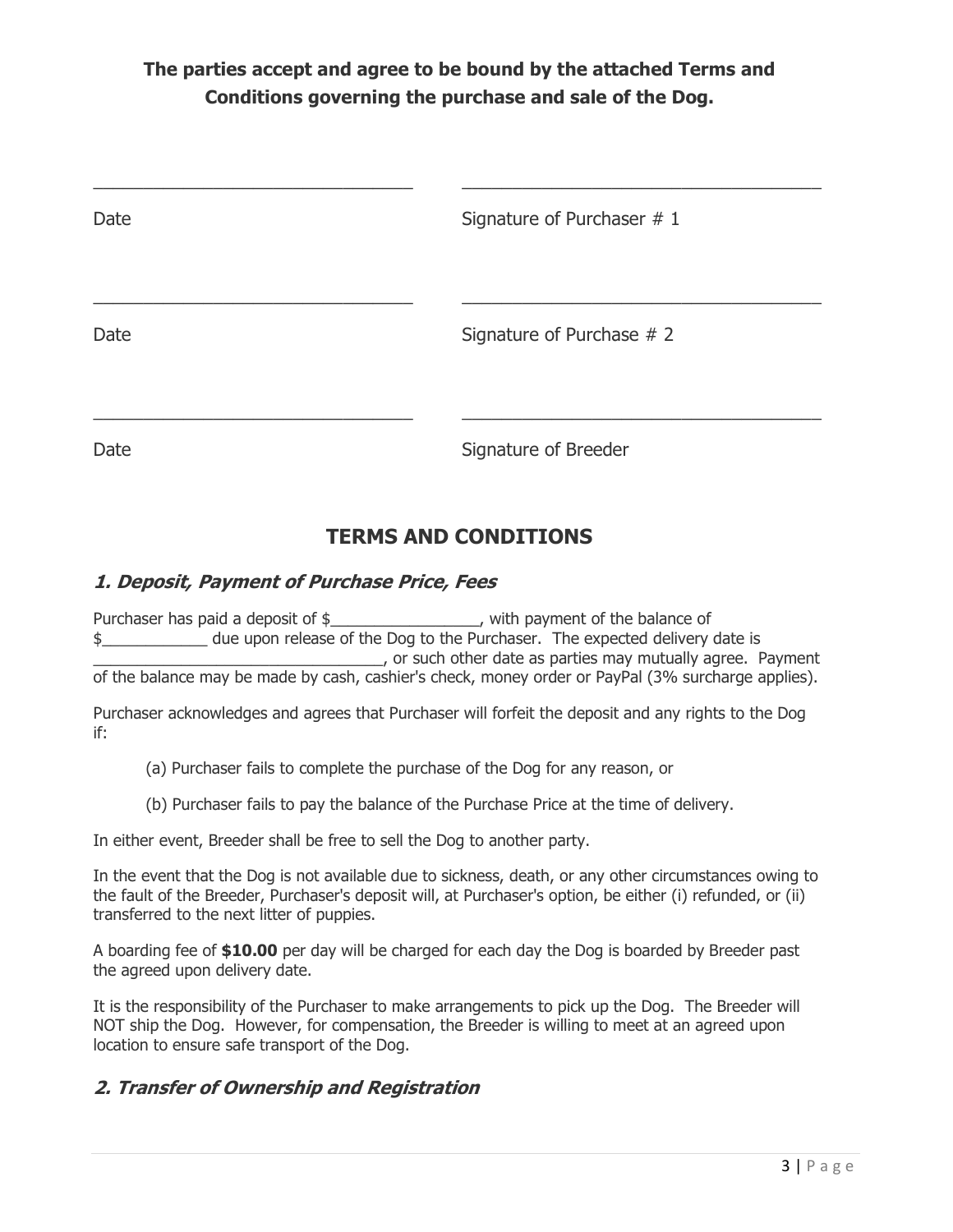Upon payment in full of the Purchase Price, Breeder (at Breeder's sole cost) shall promptly take all actions required to officially transfer ownership and registration (if any) of the Dog to the Purchaser.

#### **3. Breeder's Representations and Warranties**

Breeder represents and warrants to Purchaser that:

 (a) Breeder is the legal and true owner of the Dog and that Breeder has full right and authority to sell the Dog.

 (b) The Dog is being sold free and clear of any lien, security interest, charge, or other encumbrances.

 (c) Breeder guarantees that the Dog is the offspring of the represented Dam and Sire and that it is the breed represented on page 1 of this Agreement.

 (d) The Dog is in good health and free of communicable diseases at the time of this sale. Purchaser has 10 days from the delivery date to have the Dog examined by a licensed veterinarian, at Purchaser's sole cost. If the Dog fails the examination, Purchaser may return the Dog, with a written statement from the veterinarian, for a full refund. Failure by the Purchaser to have the Dog examined within the 10-day period will nullify this warranty. If Purchaser chooses to keep the puppy, no replacement will be given, and all medical costs and treatment are the sole responsibility of the Purchaser. This health guarantee will be null and void.

 (e) Breeder will NOT replace a puppy due to heat stroke, abuse/neglect, or improper socialization. Purchaser agrees that they have thoroughly researched Livestock Guardian Dogs and the Kangal breed and understand any potential associated future health issues that may occur. Purchaser is responsible for all medical costs of their puppy. (No refunds will be given). This guarantee covers only the original Purchaser and is not transferable.

 (f) The Breeder will provide a list of all vaccines, wormer medication, etc. and the dates administered at the time of purchase.

 (g) The Breeder is available for the life of the Dog for questions, concerns, comments, etc. It is the Breeder's hope that the Dog will live a full, well-meaning life, but, if at any time the Purchaser decides they can no longer care for the Dog, Purchaser agrees to contact Breeder and give them first rights to purchase back the Dog.

 (h) To ensure that Purchaser does not euthanize the Dog or take it to the animal shelter, Breeder will take the Dog back **at any time** during the Dog's lifetime. Breeder will not issue a refund or provide another Dog to the Purchaser unless the Dog's return was a result of any misrepresentation on the part of the Breeder with respect to the Dog's health.

#### **4. Fitness of Puppies**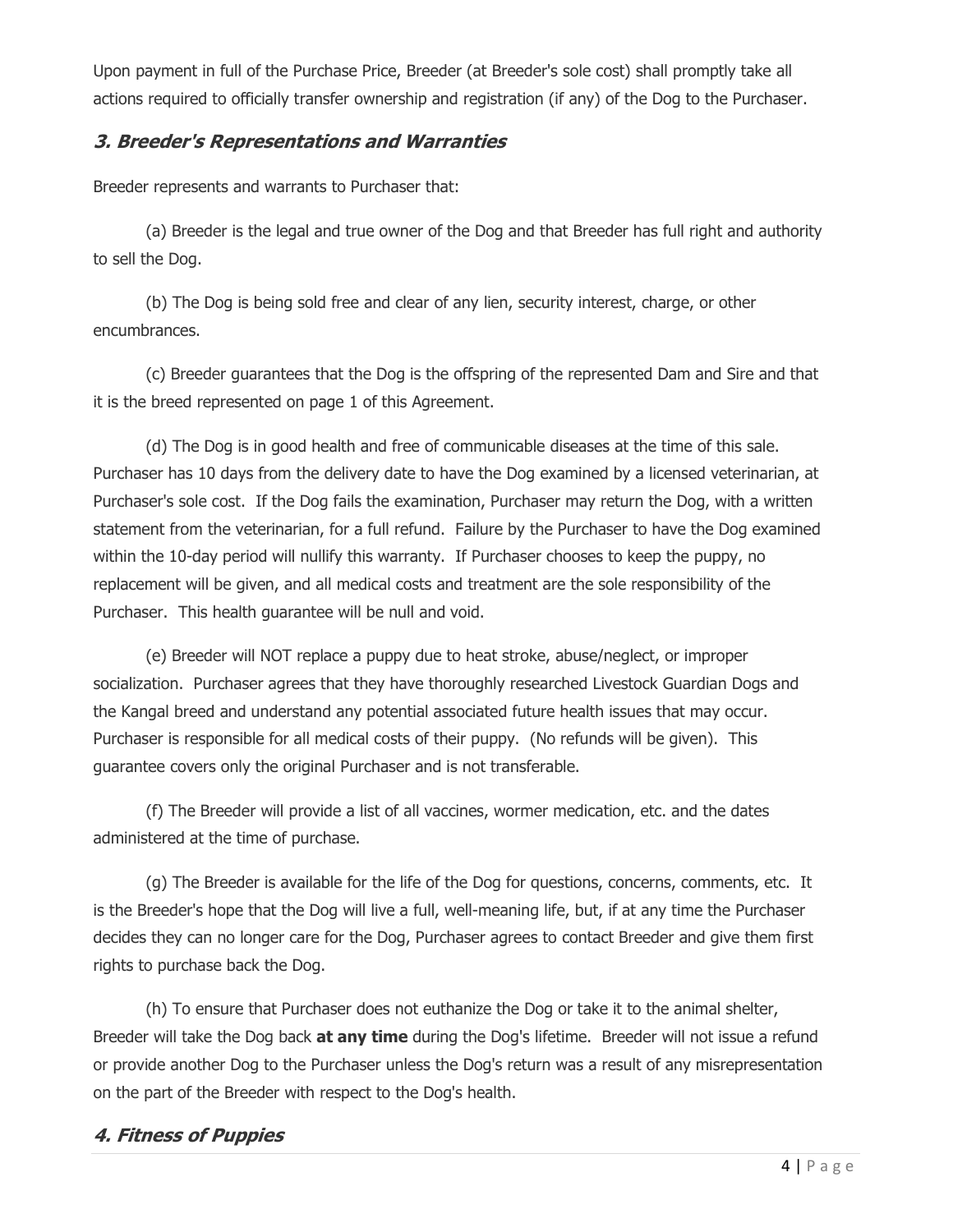The Dog was bred to be a working livestock guardian dog. Breeder does not provide any warranty as to the Dog's fitness for any other specific purpose, including obedience trials, show ring performance, and/or breeding purposes.

# **5. Purchaser's Representations**

Purchaser represents to Breeder that:

 (a) If the Purchaser agrees to either spay or neuter the Dog, they will wait until said Dog is at least **24 months old** to allow for full growth plate development and hormonal development, or, if the intent is to breed, then to only breed the Dog with a quality representative of this breed or another reputable livestock guarding dog. Purchaser understands that this breed is considered highly sensitive to anaesthesia and understands that spaying or neutering, or any other elective surgery, is done at potential risk to the Dog.

(b) The Dog will reside with the Purchaser and the Purchaser's family.

 (c) Purchaser will keep the Dog in a safe and secure environment with adequate space and shelter. Purchaser will NOT keep the Dog chained, tethered, or permanently housed in a kennel.

 (d) Purchaser will provide the Dog with nutritious food and necessary veterinary care, including deworming, heartworm prevention (if needed) and regular vaccinations (including rabies). Breeder will send Dog home with Purchaser with two days' worth of puppy food.

 (e) Purchaser is not acting as agent for any other person or business in the purchase of the Dog.

 (f) Purchaser will not sell, give, or release the Dog to a pet shop, retail store, dog dealer, puppy mill, animal testing facility, research facility, or an agent for any such business or facility.

 (g) In the event Purchaser sells the Dog to a new owner (after first giving the Breeder a chance to purchase), Purchaser shall ensure that the new owner agrees in writing to comply with the terms of this Agreement. Purchaser also ensures that the new Owner and the Breeder will share contact information so that the Breeder is able to continue correspondence with the Owner of the Dog for the life of the Dog.

# **6. Indemnity and Release**

If any action or failure to act on the part of Purchaser shall result in any claim, suit, loss, damage, injury, death, or liability, Purchaser agrees to defend, indemnify, and hold Breeder harmless and to pay all of Breeder's costs and expenses, including reasonable legal fees, any amount paid in settlement and any award or judgment with respect thereto. Purchaser releases Breeder from all liability, costs or damages caused by the Dog after placement with the Purchaser, including but not limited to damage to or destruction of property, and injury to any person.